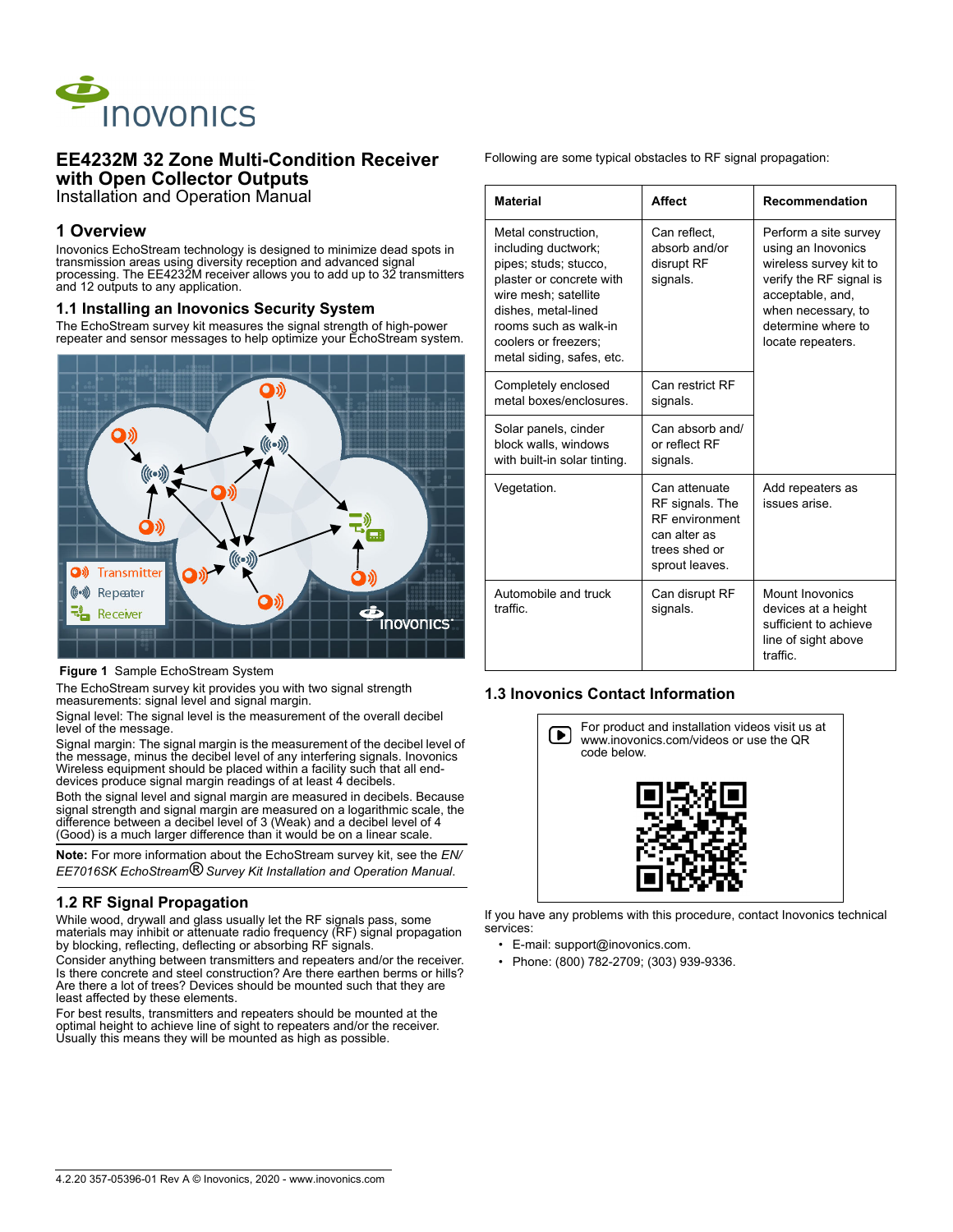# **1.4 EE4232M Front Panel**



 **Figure 2** Receiver front panel

**A** Up button **B** Down button **C** Back button **D** Enter button **E** LCD display

Up Button Scrolls the display up.

Down button: Scrolls the display down.

Back button: Returns display to the previous menu, or, when entering information in the display, returns to the last character entered. Enter button: Selects the currently displayed menu item. If in normal operating mode, sets the unit to menu mode.

LCD Display: Shows status, event log and programming information.

**Note:** The EE4232M LCD will only display information when an authorized password has been entered.

# **1.5 EE4232M Internal Components**



 **Figure 3** EE4232M internal components

- **A** Housing release tabs **B** Power connections **C** Operation LEDs
- **D** Output terminals **E** Tamper output **F** Clear to set output
- **G** Jam output **H** Reset input **I** EchoStream Select
- - pins
- **J** Housing screw tab

#### **1.6 EE4232M LEDs**

**Note:** The EE4232M operation LEDs are only visible when the cover is removed.

Output LED: Lights when any output is active.

Fault LED: Lights when any transmitter is sending a fault condition. Power LED: Lit when receiving power.

#### **1.7 What's in the Carton**

- Two drywall mounting anchors.
- Two 6 x 1/4 mounting screws.
- One frequency band selection jumper.
- Two pieces of mounting tape.
- Three 6 x 1/4 housing screws.

# **2 Installation and Startup**

## **2.1 Installation Notes**

These products are designed to be maintained by professional security technicians.

- Products are tested for indoor use.
- All products should be manually tested weekly.

## **2.2 Connect Power Cabling**

Before beginning startup, you will need to connect power to the receiver. To connect power to the receiver:

- **1.** Use a small screwdriver to press the housing release tab on the top of the repeater.
- **2.** Connect power cabling to the Vs and GND connections.
	- Power source should be 11-14 VDC. Power supply must be unswitched, uninterrupted, and regulated.

### **2.3 Enable EchoStream Select**

To meet ETSI requirements, Inovonics has developed a new line of EE 868MHz-only products. These new 868MHz-only products are compatible with older systems that include EchoStream Select products. If you are using any ES products in your current system, you will need to enable EchoStream select compatibility on this new 868MHz-only product; if you are not using any EchoStream select products, skip to section [2.4,](#page-1-0)  ["Connect Input/Output Cabling"](#page-1-0).

To enable EchoStream Select compatibility:

**3.** Place a selection jumper on the ES selection pins.

**Note:** Selection jumpers are included in the EE4232M hardware packet.

**4.** Reset the receiver or cycle power.

#### <span id="page-1-0"></span>**2.4 Connect Input/Output Cabling**

- **5.** Connect cabling to the clear to set output.
- The optional clear to set output provides a clear to set signal to the control panel which can be used to ensure all security devices in the system are active before allowing the system to be set. If used by the control panel, the system cannot be set if the receiver has not heard from any registered wireless devices within the last 20 minutes. The clear to set output can be set to normally open (N/O) or normally closed (N/C) using the CTS TYPE command in the INSTALL & SERVICE menu.
- **6.** Connect cabling to the tamper output.
	- The optional tamper output is a normally open (N/O) output that reports receiver case tamper to an external device.
- **7.** Connect cabling to the jam output.
	- The optional jam output is a normally closed (N/C) output that opens for five seconds when noise thresholds on all transmission channels remain above a predetermined value for any 20 seconds in any 60 second window. The jam output is set to the momentary output type.
- **8.** Connect a momentary switch to the reset input and ground.
- The optional reset input circuit permits installation of a remote momentary normally open (N/O) switch to clear faults, unlatch outputs, and reset the receiver to a normal state.
- **9.** Connect cabling to the output terminals.
- The EE4232M provides twelve open collector circuits.
- **10.** Close receiver housing.



 **Figure 4** EE4232M Terminals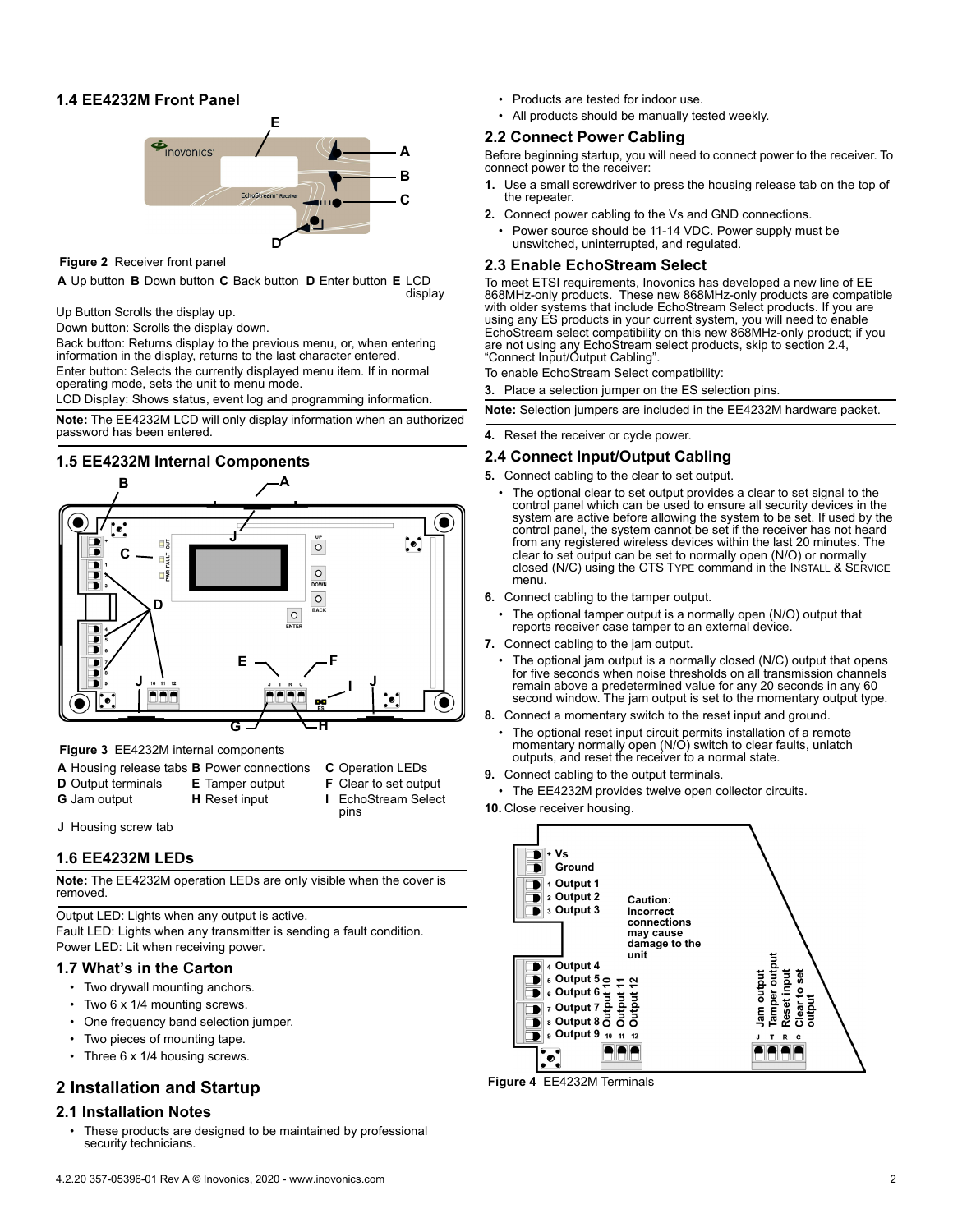# **3 Mount the Receiver**

**Caution:** Mount the receiver in a location removed from metal. Metal objects (duct work, wire mesh screens, boxes) will reduce RF range.

**11.** Use the provided anchors and screws to mount the receiver in a location accessible for future maintenance.

# **4 Operation and Point Setup Screens**

# **4.1 Enter Password**

There are three levels of EE4232 user. Only the level 2 authorized user and level 3 authorized installer are able to access the INSTALL & SERVICE menu. Level 2 authorized user access: A level 2 authorized user has the ability to view system status indicators and enter system test mode in the INSTALL & SERVICE menu. A level 2 user does not have the ability to change receiver parameters or perform receiver functions (signal strength, test, register points, etc.). For more information on system test mode, see ["System Test](#page-4-1)  [Mode" on page 5](#page-4-1).

**Note:** The default level 2 authorized user password is 3446.

Level 3 authorized installer access: A level 3 authorized installer has the ability to access all INSTALL & SERVICE menus. A level 3 authorized installer can also view receiver system status indicators as well as change receiver system parameters and perform all receiver functions.

**Note:** The default level 3 authorized installer password is 1234.

During normal operation there is no visual indication of system status or activity on the front display of the EE4232M receiver. Unless the level 2 authorized user or the level 3 authorized installer enters a valid password, the LCD will remain completely blank.

To enter either the level 2 authorized user or the level 3 authorized installer password:

- **1.** Press any button; PASSWORD displays.
- <span id="page-2-0"></span>**2.** Use the **Up** and **Down** buttons to scroll through the first numeral; press **Enter** to select.
- **3.** Repeat step [2](#page-2-0) for each numeral in the password.
- **4.** When all numerals in the password have been entered, press **Enter** to submit the password.

## **4.2 Select Display Language**

On initial startup you will need to select the display language. Once selected, the language will be maintained unless changed using the CHANGE LANGUAGE option in the INSTALL & SERVICE menu. To select the display language, see ["Select Language" on page 5.](#page-4-0)

## **4.3 Navigate to the Install & Service Menu**

There are three main menus: POINT STATUS, INSTALL & SERVICE and EVENT LOG. The INSTALL & SERVICE menu is used to program outputs, select language, change password, view the signal strength, delete points, register transmitters, and setup points for any of the programmed points.

**Note:** If changing programming for a point that already has a transmitter registered to it, there is no need to re-register the transmitter. Changes to point programming are automatically assigned to the transmitter registered to that point.

To access the INSTALL & SERVICE menu:

- **1.** From the READY prompt, press the **Enter** button to access the receiver's three main menus.
- **2.** Use the **Up** and **Down** buttons to navigate to the INSTALL & SERVICE menu; press the **Enter** button.

# **4.4 Program Output**

- **1.** From the INSTALL & SERVICE menu, use the **Up** and **Down** buttons to navigate to the PROGRAM OUTPUT prompt; press the **Enter** button.
- **2.** PROGRAM OUT 01 displays. Use the **Up** and **Down** buttons to scroll through points; press **Enter** to select the point you want to program.
- **3.** The OUT N/O, N/C prompt displays. Use the **Up** and **Down** buttons to choose N/O or N/C; press **Enter** to select.
- **4.** The PGM DONE prompt displays; press the **Enter** button and use the **Up** and **Down** buttons to select the next output to program.
- **5.** When you've completed programming all the points you wish to program, use the **Back** button to return to the INSTALL & SERVICE menu.

## **4.5 Setup Point**

**1.** From the INSTALL & SERVICE menu, press **Enter** at the SETUP POINT prompt.

- **2.** Use the **Up**/**Down** buttons to scroll through the points; press the **Enter** button to select a point.
	- Tx REGISTR'D displays if a transmitter or repeater is currently registered to this point; TX NOT REGSTR'D displays if no transmitter is registered to this point.
- **3.** Press **Enter** to setup the point. The following setup options are available:

Supervision Time: Sets time limit on missing transmitter reporting.

• The valid range is 0 to 99 hours. The default is 60 minutes. Selecting 0 turns off supervision.

**Caution:** Turning off supervision can jeopardize the integrity of your system. Inovonics does not recommend turning off supervision. For supervision to function correctly, the supervision time must be set for an interval greater than the transmitter check-in time.

**a.** Use the **Up** and **Down** buttons to adjust the supervision time; press the **Enter** button to select.

**b.** Use the **Up** and **Down** buttons to toggle between Hrs (hours) and Min (minutes); press the **Enter** button to select.

Select Security/Repeater Configures point's alarm and alert bits as either a

repeater or a security transmitter. **a.** Use the **Up** and **Down** buttons to choose SELECT SECURITY for a security transmitter or SELECT REPEATER for a repeater; press the **Enter** button to select.

1-4 Alarm Inputs Allows security transmitters with multiple alarm conditions to be assigned a separate alarm point and output type for each individual condition.

**a.** Use the **Up** and **Down** buttons to select the number of alarm inputs for the transmitter; press the **Enter** to select.

Alarm Out: Maps the security transmitter's alarm condition(s) to alarm outputs.

**a.** Use the **Up**/**Down** buttons to scroll through the output numbers. Choosing - - will disable alarm output.

**b.** Press **Enter** to select the output to use for the alarm condition.

- Alarm Output Type Selects the output type for the alarm condition. **a.** Use the **Up**/**Down** buttons to scroll through the following options:
	- Follower: The output reflects the transmitter's alarm status. Press the **Enter** button to select.
- Latching: The output turns on when activated and remains on until the receiver is reset. Press the **Enter** button to select.
- Toggle: The output changes state each time the device sends a new activation. Press the **Enter** button to select. INACTIVE displays when selected. Inactive time prevents output chatter. The valid range is 2.0 to 99.5 seconds, in 0.5 second increments. Use the **Up** and **Down** buttons to select; press the **Enter** button to select.
- Momentary: The output turns on for the programmed duration, then turns off, regardless of the device status. Press the **Enter** button to select.

Момє́нт displays when selected. This sets the time that the output will<br>stay activated. The valid range 0.5 to 99.5 seconds, in 0.5 second<br>increments. Use the **Up** and **Down** buttons to select; press the **Enter** button to select.

Inactive Out: Maps transmitter/repeater inactivity fault output.

**a.** Use the **Up**/**Down** buttons to scroll through the output numbers. Choosing - - will disable inactivity reporting. **b.** Press **Enter** to select the output to use for this transmitter/repeater's

inactivity transmission.

Inactive Output Type Selects the output type for the inactive condition. **a.** Use the Up/Down buttons to scroll through the following options:

- Follower: The output reflects the transmitter's inactive status. Press the **Enter** button to select.
- Latching: The output turns on when an inactive condition is sent and remains on until the receiver is reset. Press the **Enter** button to select.
- Toggle: The output changes state each time the device sends a new inactive condition. A minimum of five seconds must elapse before the output can send a new inactive condition. Press the **Enter** button to select.

INACTIVE displays when selected. Inactive time prevents output chatter. The valid range is 2.0 to 99.5 seconds, in 0.5 second increments. Use the **Up** and **Down** buttons to select; press the **Enter** button to select.

• Momentary: The output turns on for the programmed duration, then turns off, regardless of the device status. Press the **Enter** button to select.

MOMENT displays when selected. This sets the time that the output will stay activated. The valid range 0.5 to 99.5 seconds, in 0.5 second increments. Use the **Up** and **Down** buttons to select; press the **Enter** button to select.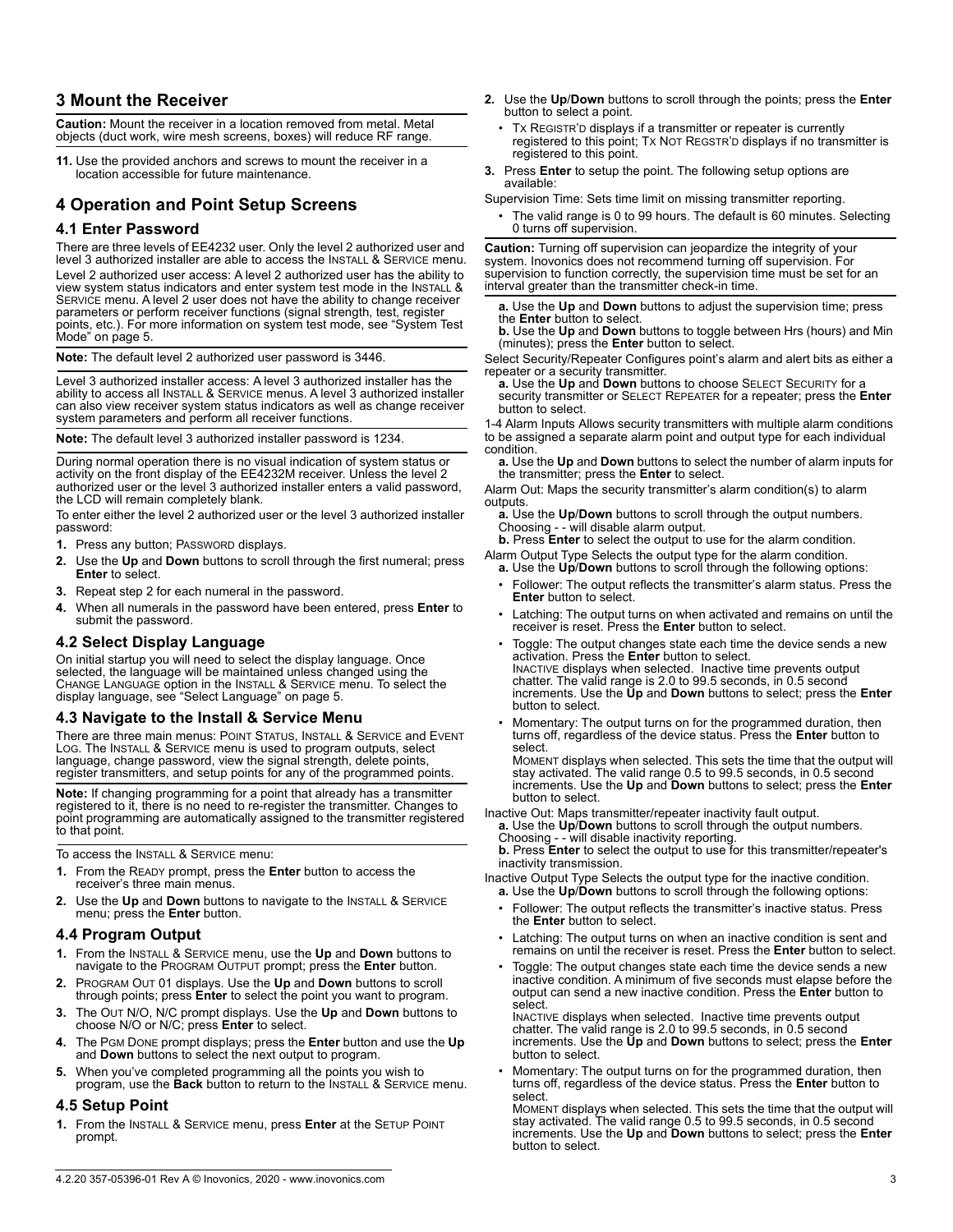Tamper Out: Maps transmitter/repeater tamper fault output. **a.** Use the **Up**/**Down** buttons to scroll through the output numbers.

Choosing - - will disable tamper output.

**b.** Press **Enter** to select the output to use for this transmitter/repeater's tamper transmission.

Tamper Output Type Selects the output type for the tamper condition. **a.** Use the **Up**/**Down** buttons to scroll through the following options:

- Follower: The output reflects the transmitter's tamper status. Press the **Enter** button to select.
- Latching: The output turns on when a tamper condition is sent and remains on until the receiver is reset. Press the **Enter** button to select.
- Toggle: The output changes state each time the device sends a new tamper condition. A minimum of five seconds must elapse before the output can send a new tamper condition. Press the **Enter** button to select.

INACTIVE displays when selected. Inactive time prevents output chatter. The valid range is 2.0 to 99.5 seconds, in 0.5 second increments. Use the **Up** and **Down** buttons to select; press the **Enter** button to select.

• Momentary: The output turns on for the programmed duration, then turns off, regardless of the device status. Press the **Enter** button to select.

MOMENT displays when selected. This sets the time that the output will stay activated. The valid range 0.5 to 99.5 seconds, in 0.5 second increments. Use the **Up** and **Down** buttons to select; press the **Enter** button to select.

- Low Batt Out: Maps transmitter/repeater low battery fault output.
	- **a.** Use the **Up**/**Down** buttons to scroll through the output numbers.
	- Choosing - will disable low battery output.

**b.** Press **Enter** to select the output to use for this transmitter/repeater's low battery transmission.

Low Battery Output Type Selects the output type for the low battery condition.

- **a.** Use the **Up**/**Down** buttons to scroll through the following options:
- Follower: The output reflects the transmitter's low battery status. Press the **Enter** button to select.
- Latching: The output turns on when a low battery condition is sent and remains on until the receiver is reset. Press the **Enter** button to select.
- Toggle: The output changes state each time the device sends a new low battery condition. A minimum of five seconds must elapse before the output can send a new low battery condition. Press the **Enter** button to select.

INACTIVE displays when selected. Inactive time prevents output chatter. The valid range is 2.0 to 99.5 seconds, in 0.5 second increments. Use the **Up** and **Down** buttons to select; press the **Enter** button to select.

• Momentary: The output turns on for the programmed duration, then turns off, regardless of the device status. Press the **Enter** button to select.

MOMENT displays when selected. This sets the time that the output will stay activated. The valid range 0.5 to 99.5 seconds, in 0.5 second increments. Use the **Up** and **Down** buttons to select; press the **Enter** button to select.

- Line Power Loss Out: Maps repeater line power loss fault output.
	- **a.** Use the **Up**/**Down** buttons to scroll through the output numbers.
	- Choosing - will disable line power loss output.

**b.** Press **Enter** to select the output to use for this repeater's line power loss transmission.

Line Power Loss Output Type Selects the output type for the line power loss condition.

- **a.** Use the **Up**/**Down** buttons to scroll through the following options:
- Follower: The output reflects the repeater's line power loss status. Press the **Enter** button to select.
- Latching: The output turns on when a line power loss condition is sent and remains on until the receiver is reset. Press the **Enter** button to select.
- Toggle: The output changes state each time the device sends a new line power loss condition. A minimum of five seconds must elapse before the output can send a new line power loss condition. Press the **Enter** button to select.

INACTIVE displays when selected. Inactive time prevents output chatter. The valid range is 2.0 to 99.5 seconds, in 0.5 second increments. Use the **Up** and **Down** buttons to select; press the **Enter** button to select.

Momentary: The output turns on for the programmed duration, then turns off, regardless of the device status. Press the **Enter** button to select. MOMENT displays when selected. This sets the time that the output will stay activated. The valid range 0.5 to 99.5 seconds, in 0.5 second increments. Use the **Up** and **Down** buttons to select; press the **Enter** button to select.

Text: Enter eight-character descriptive text for the transmitter/repeater **a.** Use **Up**/**Down** buttons to scroll through the alphanumeric characters; press **Enter** to select and advance to the next character. To select a space, press **Enter** without selecting a digit.

**Note:** If you do not use all eight characters, you must enter spaces to the end of the line.

**b.** When finished, press **Enter** again to complete selection.

# **4.6 Register Transmitter**

The REGISTER TRANSMITTER option allows you to register a transmitter or

a. Use the Up and Down buttons to toggle between N for no and Y for yes to choose whether or not you wish to register a transmitter/repeater to the point; press **Enter** to select.

**Note:** You can always register a transmitter/repeater to the point at a later time using the REGISTER XMITTER prompt in the INSTALL & SERVICE menu.

**b.** If you chose to register a transmitter/repeater at this time, press the transmitter/repeater's **Reset** button at the RESET XMITTER prompt **c.** If transmitters are registered, perform a walk test, activating each transmitter assigned to the receiver and ensuring a good signal.

## **4.7 Delete Point**

The DELETE POINT option allows you to delete transmitter registration information from all registered points, or a specific point. Programmed point information is not deleted; just the registration identification number associated with the transmitters or repeaters. To delete points:

- **1.** From the INSTALL & SERVICE menu, use the **Up** and Down buttons to navigate to the DELETE POINT prompt; press the **Enter** button.
- **2.** The DELETE ALL? prompt displays. Use the **Up** and **Down** buttons to choose N for no or Y for yes; press **Enter** to select.
- **3.** If you selected no, the DELETE POINT prompt displays. Use the **Up** and **Down** buttons to select a point to delete; press **Enter** to select.
- **4.** Press the **Enter** button to return to the INSTALL & SERVICE menu.

# **4.8 Monitor Signal Strength**

The SIGNAL STRENGTH option is used to measure signal strength and troubleshoot installation problems.

- **1.** At the SIGNAL STRENGTH prompt, press **Enter**.
- POINT 01 displays, along with a signal quality of GOOD, WEAK or NO SIG.

**Note:** The point must have an active transmitter associated with it to display signal strength.

- **2.** Use the **Up**/**Down** buttons to scroll through the registered transmitters.
- **3.** Press **Enter** again to view Level (LV) and Margin (MA).
- LV indicates the overall signal strength; MA indicates the signal strength minus the background noise.
- **4.** To reset signal data, use the **Up**/**Down** buttons to leave and return to the transmitter you are monitoring.

# <span id="page-3-1"></span>**4.9 CTS Type**

The EE4232M provides a signal to the control panel which can be used to ensure all security devices in the system are active before allowing the system to be set. If used by the control panel, the system cannot be set if the receiver has not heard from any registered wireless devices within the last 20 minutes.

**Note:** The CTS signal can be used to block alarming conditions. This is useful when performing system tests. For more information on this see ["System Test Mode" on page 5](#page-4-1).

The CTS TYPE option allows the clear to set signal to be set to either N/O or N/C. To set the CTS type:

- **1.** From the INSTALL & SERVICE menu, use the **Up** and Down buttons to navigate to the CTS TYPE prompt; press the **Enter** button.
- **2.** The CTS OP N/O, N/C prompt displays. Use the **Up** and **Down** buttons to choose N/O or N/C; press **Enter** to select.
- **3.** The CTS OP SAVED prompt displays; press the **Enter** button.
- **4.** Use the **Back** button to return to the INSTALL & SERVICE menu.

# <span id="page-3-0"></span>**4.10 Factory Config**

The FACTORY CONFIG option is used to restore the EE4232M to its factory defaults.

**Caution:** Choosing FACTORY CONFIG will erase all programmed point, output, and language information.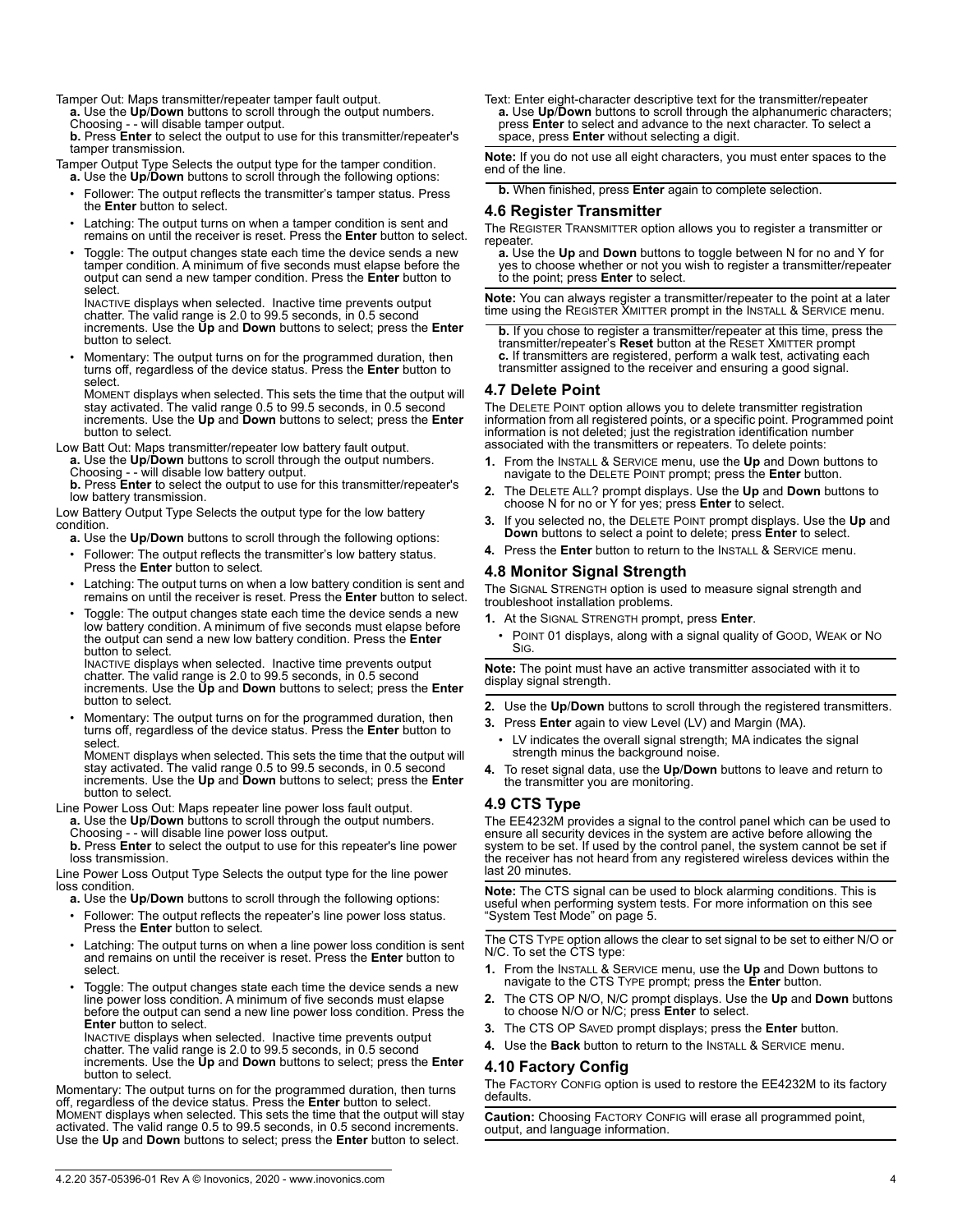To restore the factory configuration defaults to the EE4232M:

- **1.** From the INSTALL & SERVICE menu, use the **Up** and **Down** buttons to navigate to the FACTORY CONFIG prompt; press the **Enter** button.
- **2.** The RESET CONFIG prompt displays. Use the **Up** and **Down** buttons to choose Y for yes; press **Enter** to select.
- **3.** The CONFIG RESET prompt displays; press the **Enter** button to return to the INSTALL & SERVICE menu.

The receiver can also be brought back to the factory default configuration through a hardware initiated sequence.

- **1.** Connect a wire between the reset terminal and the ground terminal
- **2.** While pressing the **Back** button, cycle the power to the unit
- **3.** Release the **Back** button and remove the wire between the reset terminal and ground
- **4.** RESET CONFIG? displays. Use the **Up** and **Down** buttons to choose Y for yes; press **Enter** to select.

#### <span id="page-4-0"></span>**4.11 Select Language**

- **1.** At the SELECT LANGUAGE prompt, press **Enter**.
- **2.** Use the **Up**/**Down** buttons to scroll through the language options. The CLEAR LANG option resets the language to the default and exits the INSTALL & SERVICE menu.
- **3.** Press **Enter** to select language.
- **4.** When LANGUAGE SELECTED displays, press **Enter** to return to the INSTALL & SERVICE menu.
- To reset the language selection:
- **1.** Press the **Up** and **Enter** keys while cycling the power.
- **2.** The SELECT LANGUAGE prompt displays. Follow the steps above to choose a new language.

### **4.12 Change Password**

**Note:** The CHANGE PASSWORD option only displays when the level 3 authorized installer is logged in. Level 2 authorized users do not have the ability to change passwords.

Passwords can be up to eight digits long. The default authorized user password is 3446; the default authorized installer password is 1234. To change the password:

- **1.** From the INSTALL & SERVICE menu, press **Enter** at the CHANGE PASSWORD prompt.
- **2.** Use the **Up**/**Down** buttons to select either USER PASSWORD or INSTALL PASSWORD; press **Enter** to select.
- **3.** Use the **Up**/**Down** buttons to scroll through the digits; press **Enter** to select and advance to the next digit.

**Note:** Choosing a null as the first digit of the password will disable the function, allowing users to perform receiver functions and/or change parameters without a password.

- **4.** When finished, press **Enter** again to complete selection.
- **5.** When PASSWORD CHANGED displays, press **Enter** to return to the INSTALL & SERVICE menu.

**Caution:** Store the new password in a secure place. If the new password is lost, you will not be able to access the receiver without restoring it to factory defaults as described in section [4.10, "Factory Config" on page 4.](#page-3-0)

#### <span id="page-4-1"></span>**4.13 System Test Mode**

System test mode is used to perform a functional test of all of the transmitters programmed into the system. Upon entry into test mode, the receiver outputs will be cleared, and transmissions during the test interval will not generate the defined outputs.

- To perform a system test:
- **1.** Enter system test mode.
- **2.** Activate each of the transmitters in the system.

**Note:** An activation from any condition of a multiple condition transmitter will satisfy the test requirement for the entire transmitter. For example, pressing any button on an EN1236 three-condition pendant will satisfy the test requirement for the entire transmitter.

- **3.** Use the **Up** and **Down** buttons to scroll through the transmitters.
	- Transmitters which have not sent an activation signal will display only the point number.
	- Transmitters which have sent an activation signal will display the point number followed by \*\*\*

**4.** When all transmitters have been verified, press the **Back** button to cancel system test mode.

**Caution:** During system test all alarm outputs are repressed and will have to be read locally on the receiver's display by the technician.

**Note:** During system test, CTS will be set (for more information about CTS, see ["CTS Type" on page 4](#page-3-1)). The CTS output should be registered to an unmonitored point to prevent central station reporting, and the point setup so that during system test alarms alarming conditions are inhibited.

**Note:** The test mode will automatically terminate after 30 minutes.

#### **4.14 Operation**

The POINT STATUS and EVENT LOG options allow you to view system status information.

### **Point Status**

- **1.** From the READY, ALARM or FAULT prompts, press **Enter**.
- **2.** When POINT STATUS displays, press **Enter** to display point status details.
- **3.** Use the **Up**/**Down** buttons to scroll through the points; press **Enter** again to view the outputs the displayed conditions are mapped to.
	- Point status flags are defined as follows: A = Alarm (transmitter only);  $T =$  Tamper;  $B =$  Low Battery;  $L = AC$  loss (repeater only);  $I =$  Inactive.

**Note:** If - - displays, the displayed condition has been mapped to a null output.

#### **Event Log**

The event log displays the last 50 events that have occurred, whether they be alarms, restorals or tamper, inactive, or low battery faults. Event log information is available without a password.

- **1.** From the READY, ALARM or FAULT prompts, press **Enter**.
- **2.** When POINT STATUS displays, press **Up** to advance to EVENT LOG, and press **Enter** to select.
- **3.** Use the **Up**/**Down** buttons to scroll through events.
- **4.** When viewing transmitter events, press **Enter** to see the output the events map to.

**Note:** No output will be displayed if the event is mapped to a null output.

#### **4.15 Alarms and Faults**

Points in alarm are immediately displayed as ALARM, with the point number. If more than one point is in alarm, the display scrolls to each point. If a point has more than one alarm, the displays will scroll to each alarm.

Fault conditions are indicated by the fault LED and by FAULT in the LCD display if there is no ALARM already displayed; point numbers are not displayed. POINT STATUS or EVENT LOG can be used to determine exact fault data.

## **5 Specifications**

Dimensions: 165 mm x 89 mm x 25 mm (6.5" x 3.5" x 1").

Weight: 280 g (.62 lb).

Operating environment: -10° to 60°C (14° to 140°F), 90% relative humidity, non-condensing.

Power requirement: 11 - 14 VDC; 150 mA.

Current consumption: Approx. 150 mA.

Output specifications: Open collector, drive down to .4V @ 100 mA; N/O receiver case tamper contact closure, N/O receiver jam input indication. Input specifications: A low is less than .5 V; a high is greater than 2.5 V. Reset input: Contact closure, momentary low.

Receiver type: Frequency hopping spread spectrum.

Operating frequency: 868-869 MHz.

Tamper: Type B, fixed device.

Number of points/transmitters: 32.

Number of outputs: Twelve open collector outputs.

Event history log capacity: 50 events (first-in, first-out replacement). Output power: N/A.

Firmware revision: 90578, v1.5.

Countries in which Inovonics European products can be distributed: Belgium, Bulgaria, Croatia, Cyprus, Czech Republic, Denmark, Estonia, Finland, France, Greece, Hungary, Ireland, Italy, Latvia, Lithuania, Luxembourg, Malta, Netherlands, Norway, Poland, Portugal, Romania, Slovakia, Slovenia, Spain, Sweden, United Kingdom.